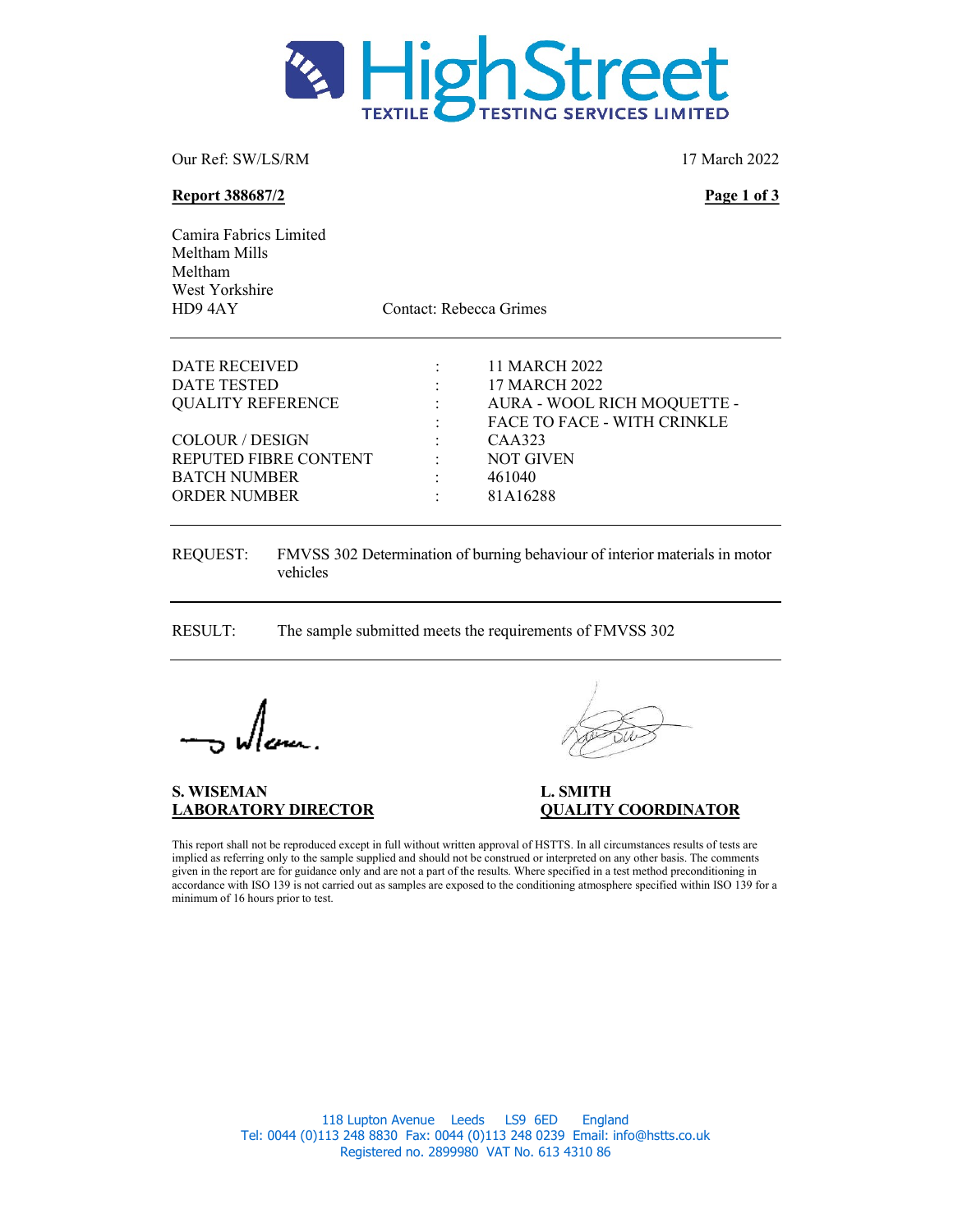

Our Ref: SW/LS/RM 17 March 2022

# Report 388687/2 Page 2 of 3

# FIRE TESTS ACCORDING TO FMVSS 302 Determination of burning behaviour of interior materials in motor vehicles

# Procedure

The following test results relate only to the ignitability of the combination of materials under the particular conditions of test; they are not intended as a means of assessing the full potential fire hazard of the materials in use.

They also only relate to the materials tested. They do not guarantee to represent the performance of production materials.

Five specimens were tested in accordance with the above standard. The burning time and burnt distance were recorded and the burning rate, B, in millimetres per minute, calculated.

# Requirements

Shall not burn at a rate of more than 102 mm per minute.

# Results

The sample was tested in the as received condition, and in the length direction.

| Burn distance (mm) | Burning time (s) | Burn rate B |
|--------------------|------------------|-------------|
|                    |                  | mm/min      |
| <b>SE</b>          | <b>SE</b>        |             |
| <b>SE</b>          | <b>SE</b>        |             |
| <b>SE</b>          | <b>SE</b>        |             |
| <b>SE</b>          | <b>SE</b>        |             |
| <b>SE</b>          | <b>SE</b>        |             |
|                    | Mean             |             |

SE: Self-Extinguished before start point